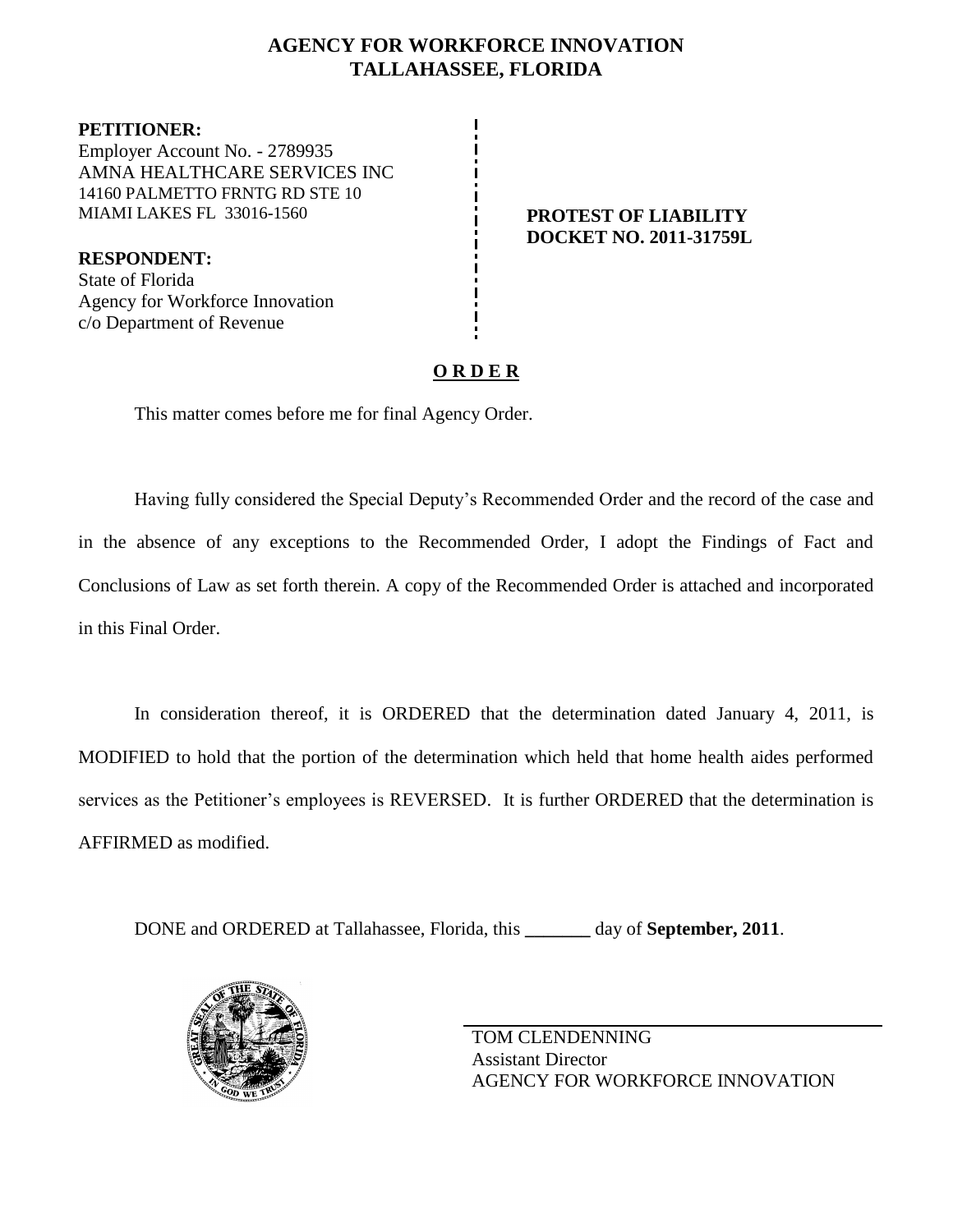### **AGENCY FOR WORKFORCE INNOVATION Unemployment Compensation Appeals**

MSC 345 CALDWELL BUILDING 107 EAST MADISON STREET TALLAHASSEE FL 32399-4143

#### **PETITIONER:**

Employer Account No. - 2789935 AMNA HEALTHCARE SERVICE ATTN: JEANNEL LOPEZ 14160 PALMETTO FRNTG RD STE 10 MIAMI LAKES FL 33016-1560

#### **PROTEST OF LIABILITY DOCKET NO. 2011-31759L**

## **RESPONDENT:**

State of Florida Agency for Workforce Innovation c/o Department of Revenue

## **RECOMMENDED ORDER OF SPECIAL DEPUTY**

TO: Assistant Director Agency for Workforce Innovation

This matter comes before the undersigned Special Deputy pursuant to the Petitioner's protest of the Respondent's determination dated January 4, 2011.

After due notice to the parties, a telephone hearing was held on June 7, 2011. The Petitioner's president appeared and testified at the hearing. The Respondent did not appear at the hearing.

The record of the case, including the recording of the hearing and any exhibits submitted in evidence, is herewith transmitted. Proposed Findings of Fact and Conclusions of Law were not received.

#### **Issue:**

Whether services performed for the petitioner constitute insured employment, and if so, the effective date of the petitioners liability, pursuant to Sections 443.036(19), (21); 443.1216, Florida Statutes.

Whether the Petitioner filed a timely protest pursuant to Sections 443.131(3)(i); 443.141(2); 443.1312(2), Florida Statutes; Rule 60BB-2.035, Florida Administrative Code.

NON-APPEARANCE: Whether there is good cause for proceeding with an additional hearing, pursuant to Florida Administrative Code Rule 60BB-2.035(18).

**Jurisdictional Issue:** NON-APPEARANCE: Whether there is good cause for proceeding with an additional hearing, pursuant to Florida Administrative Code Rule 60BB-2.035(18).

The hearing was originally scheduled for May 9, 2011. The Petitioner did not appear for the hearing. The Petitioner's standard mail practice was for an assistant to sort mail and present it to the Petitioner's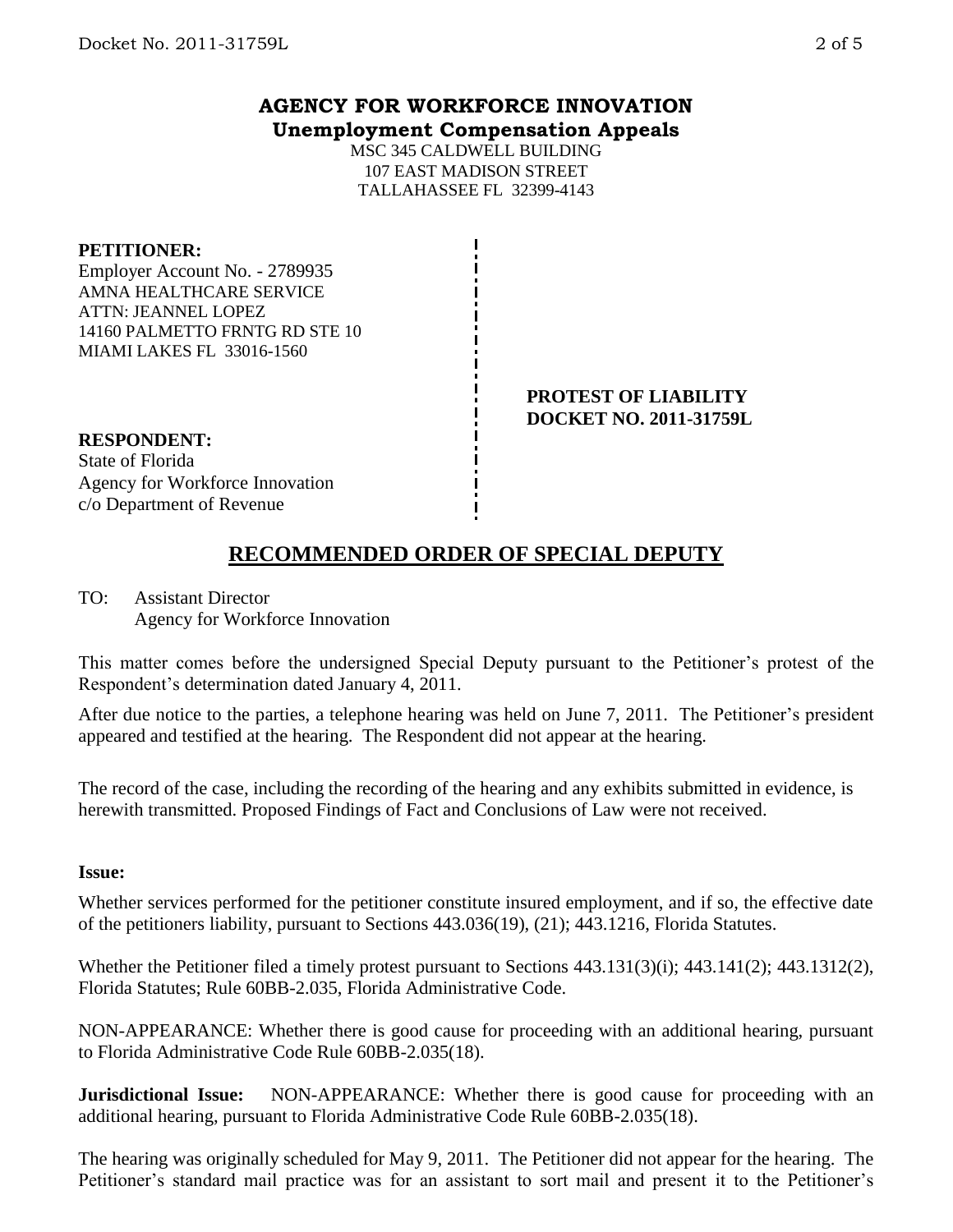representative. The Petitioner's president did not receive the Notice of Hearing. The Petitioner contacted the Agency by telephone to correct the situation upon realizing that the hearing had been missed. There is good cause for proceeding with a new hearing.

**Jurisdictional Issue:** TIMELINESS: Whether the Petitioner filed a timely protest pursuant to Sections 443.131(3)(i); 443.141(2); 443.1312(2), Florida Statutes; Rule 60BB-2.035, Florida Administrative Code.

The Department of Revenue file is unclear as to the mail date of the Notice of Proposed Assessment. The Petitioner faxed a letter of protest on January 26, 2011. Because the mailing date for the Notice of Proposed Assessment cannot be determined, it cannot be shown that the protest letter was mailed outside of twenty calendar days from the mail date. Therefore, the protest must be held as timely.

#### **Findings of Fact:**

- 1. The Petitioner is a subchapter S corporation, incorporated in November 2005 for the purpose of running a home health agency.
- 2. The Florida Department of Revenue conducted an audit of the Petitioner.
- 3. The audit was conducted at the place of business of the Petitioner's accountant.
- 4. The audit held that workers performing services as home health aides, community liaison, case manager supervisor, case manager clerk, office clerk processor, courier, account payable assistant, contractor accounting, contractor billing, admission clerk, and patient supply delivery were employees.
- 5. The Petitioner ran advertisements for a list of positions in local newspapers to find workers.
- 6. Home health aides are allowed to work for a competitor.
- 7. Home health aides are required to sign an independent contractor agreement at the time of hire.
- 8. The home health aide determines what geographical area the worker will provide coverage for.
- 9. The Petitioner offers work as it becomes available to home health aides on a rotation basis.
- 10. The home health aid is free to refuse any given assignment.
- 11. The home health aid is given the details of the case. These details include how many visits are required and what services are to be provided. The scheduling of visits is based upon the insurance requirements of the client.
- 12. The home health aide creates the schedule in collaboration with the client. The Petitioner is not informed of the schedule.
- 13. The home health aides are paid for each visit. The amount paid for each visit is based upon the services provided at the visit. The rate of pay is determined by the Petitioner.
- 14. The Petitioner provides gloves and an identification card as required by State law. The home health aide provides any other tools or equipment.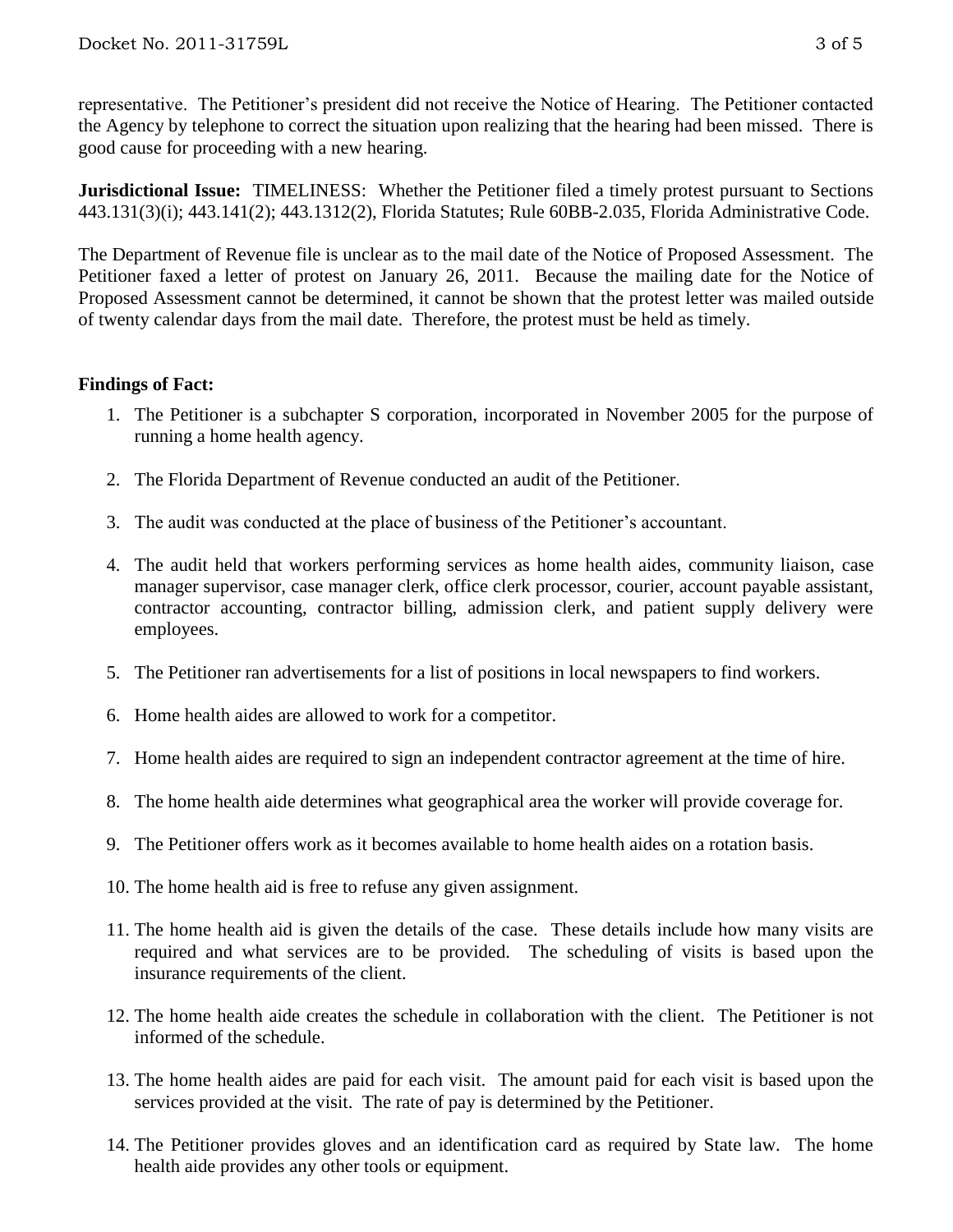- 15. The Petitioner does not provide training for the home health aides.
- 16. Home health aides are certified by the State of Florida. Certification requires 120 hours of basic education on patient care, CPR, domestic violence, and OSHA regulations.

#### **Conclusions of Law:**

- 17. The issue in this case, whether services performed for the Petitioner constitute employment subject to the Florida Unemployment Compensation Law, is governed by Chapter 443, Florida Statutes. Section 443.1216(1)(a)2., Florida Statutes, provides that employment subject to the chapter includes service performed by individuals under the usual common law rules applicable in determining an employer-employee relationship.
- 18. The Supreme Court of the United States held that the term "usual common law rules" is to be used in a generic sense to mean the "standards developed by the courts through the years of adjudication." United States v. W.M. Webb, Inc., 397 U.S. 179 (1970).
- 19. The Supreme Court of Florida adopted and approved the tests in 1 Restatement of Law, Agency 2d Section 220 (1958), for use to determine if an employment relationship exists. See Cantor v. Cochran, 184 So.2d 173 (Fla. 1966); Miami Herald Publishing Co. v. Kendall, 88 So.2d 276 (Fla. 1956); Magarian v. Southern Fruit Distributors, 1 So.2d 858 (Fla. 1941); see also Kane Furniture Corp. v. R. Miranda, 506 So.2d 1061 (Fla. 2d DCA 1987).
- 20. Restatement of Law is a publication, prepared under the auspices of the American Law Institute, which explains the meaning of the law with regard to various court rulings. The Restatement sets forth a nonexclusive list of factors that are to be considered when judging whether a relationship is an employment relationship or an independent contractor relationship.
- 21. 1 Restatement of Law, Agency 2d Section 220 (1958) provides:
	- (1) A servant is a person employed to perform services for another and who, in the performance of the services, is subject to the other's control or right of control.
	- (2) The following matters of fact, among others, are to be considered:
		- (a) the extent of control which, by the agreement, the business may exercise over the details of the work;
		- (b) whether or not the one employed is engaged in a distinct occupation or business;
		- (c) the kind of occupation, with reference to whether, in the locality, the work is usually done under the direction of the employer or by a specialist without supervision;
		- (d) the skill required in the particular occupation;
		- (e) whether the employer or the worker supplies the instrumentalities, tools, and the place of work for the person doing the work;
		- (f) the length of time for which the person is employed;
		- $(g)$  the method of payment, whether by the time or by the job;
		- (h) whether or not the work is a part of the regular business of the employer;
		- (i) whether or not the parties believe they are creating the relation of master and servant;
		- (j) whether the principal is or is not in business.
- 22. Comments in the Restatement explain that the word "servant" does not exclusively connote manual labor, and the word "employee" has largely replaced "servant" in statutes dealing with various aspects of the working relationship between two parties. In Department of Health and Rehabilitative Services v. Department of Labor & Employment Security, 472 So.2d 1284 (Fla. 1<sup>st</sup>) DCA 1985) the court confirmed that the factors listed in the Restatement are the proper factors to be considered in determining whether an employer-employee relationship exists. However, in citing La Grande v. B&L Services, Inc.,  $432$  So.2d  $1364$ ,  $1366$  (Fla. 1<sup>st</sup> DCA 1983), the court acknowledged that the question of whether a person is properly classified an employee or an